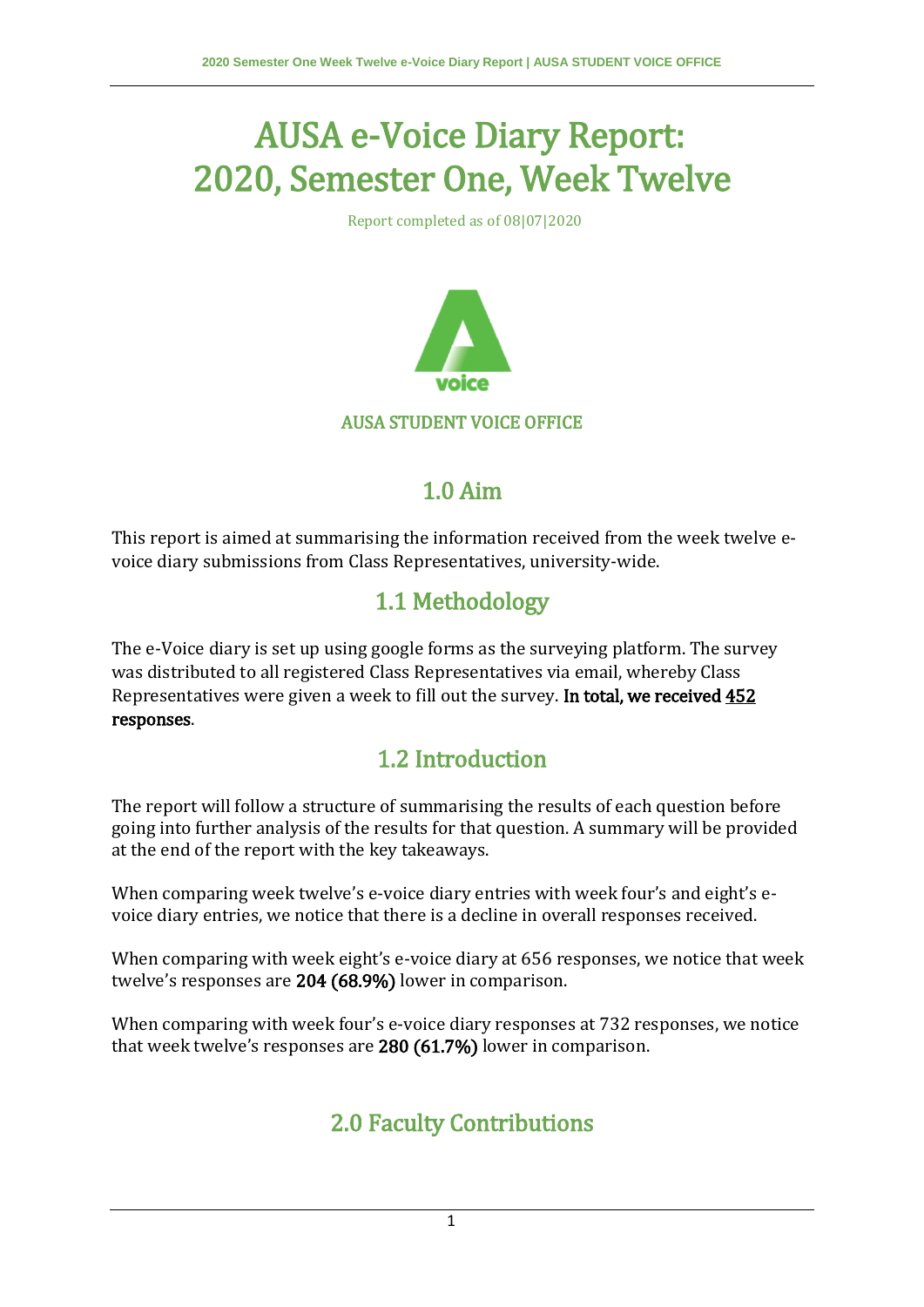The following information provided details on which faculties took part in the survey and which faculties had the most respondents. The total amount of submissions received for this section is from 452.



The following statistics are reflective of the graph above, and presented in order from the highest level of respondents to the lowest.

| • Faculty of Arts                       | 133 | $129.4\% * 452$ |
|-----------------------------------------|-----|-----------------|
| • Faculty of Science                    | 126 | $127.9\% * 452$ |
| • Business School                       | 101 | $122.3\% * 452$ |
| • Faculty of Medical & Health Science   | 37  | $18.2\% * 452$  |
| • Faculty of Creative Arts & Industries | -28 | $16.2\% * 452$  |
| • Faculty of Education & Social Work    | 15  | $13.3\% * 452$  |
| • Faculty of Law                        | 14  | $13.1\% * 452$  |
| • Faculty of Engineering                |     | $1.5\% * 452$   |

The order of which faculties generate the most amount of responses has remained the same since week four's e-voice diary results.

Much like the information outlined from week four's and eights e-voice diary report; the Faculty of Arts, Faculty of Science, and Business School have generated the highest response rates.

The three possible reasons for low response rates among certain faculties might be:

1. There are fewer courses within the faculties.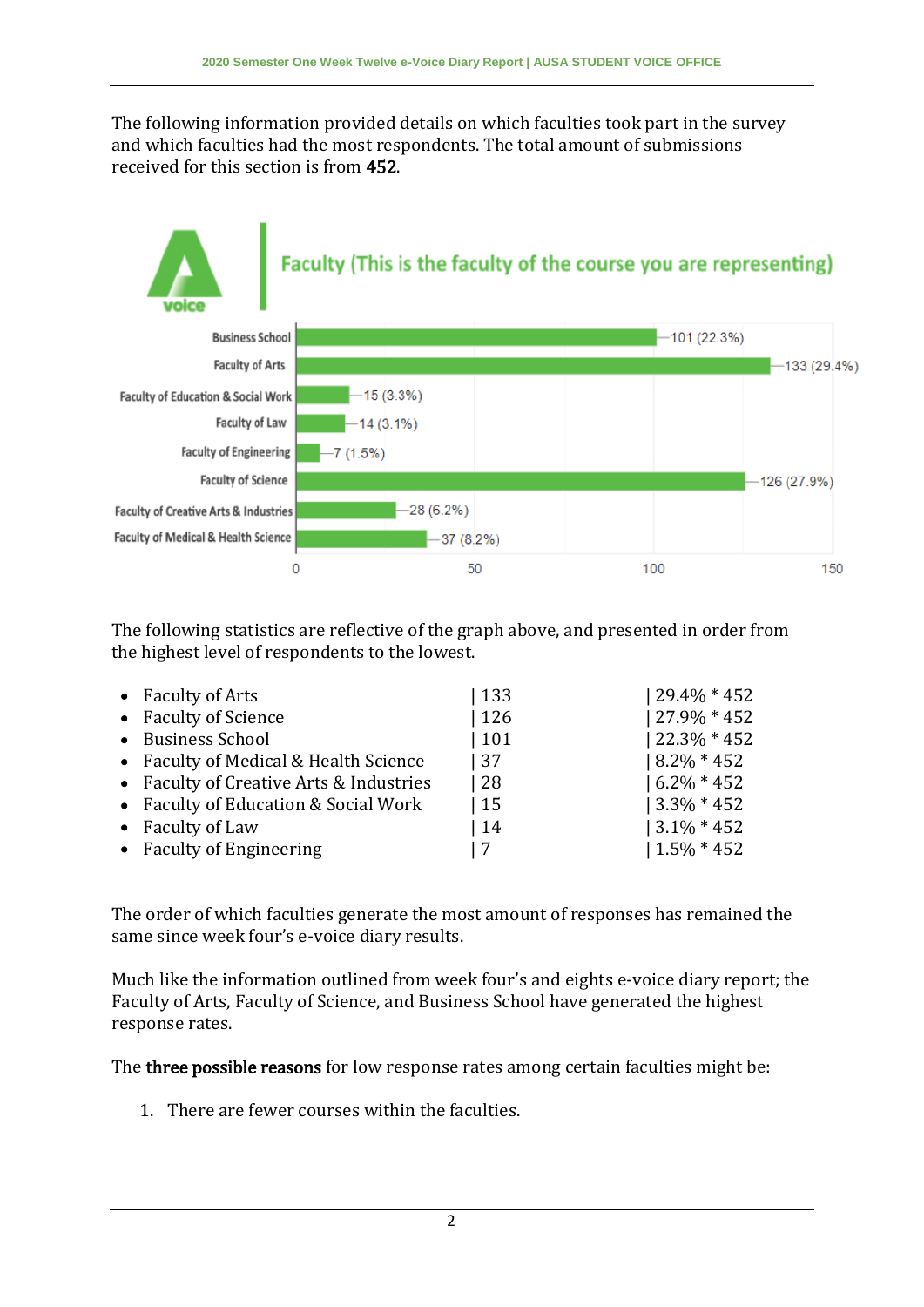- 2. Some class reps may represent an entire cohort; therefore, the number of courses being displayed would be smaller as multiple courses may have one class rep.
- 3. There is just a general lack of engagement by Class Representatives from these faculties with low response rates. That said, AUSA could conduct enquiries into why that is the case.

#### 3.0 Course Experiences

The following information outlines the overall rated experience of courses provided at the University of Auckland across all faculties up to week twelve of semester one, 2020. The Class Representatives were asked to select how they would rate the respective courses they represent, from '1' being 'Poor', to '5' being 'Excellent'. The overall total amount of responses to this question was 452.



The following statistics are reflective of the graph above but in order from 5 (Excellent) to 1 (Poor):

| • $5$ (Excellent)  | 206  | $145.6\% * 452$ |
|--------------------|------|-----------------|
| $\bullet$ 4        | 197  | $143.6\% * 452$ |
| $\bullet$ 3        | l 39 | $18.6\% * 452$  |
| $\bullet$ 2.       | 19   | $12\% * 452$    |
| $\bullet$ 1 (Poor) |      | $10.2\% * 452$  |

● It can be noted that overall course experiences have been mostly positive up to week twelve of semester one.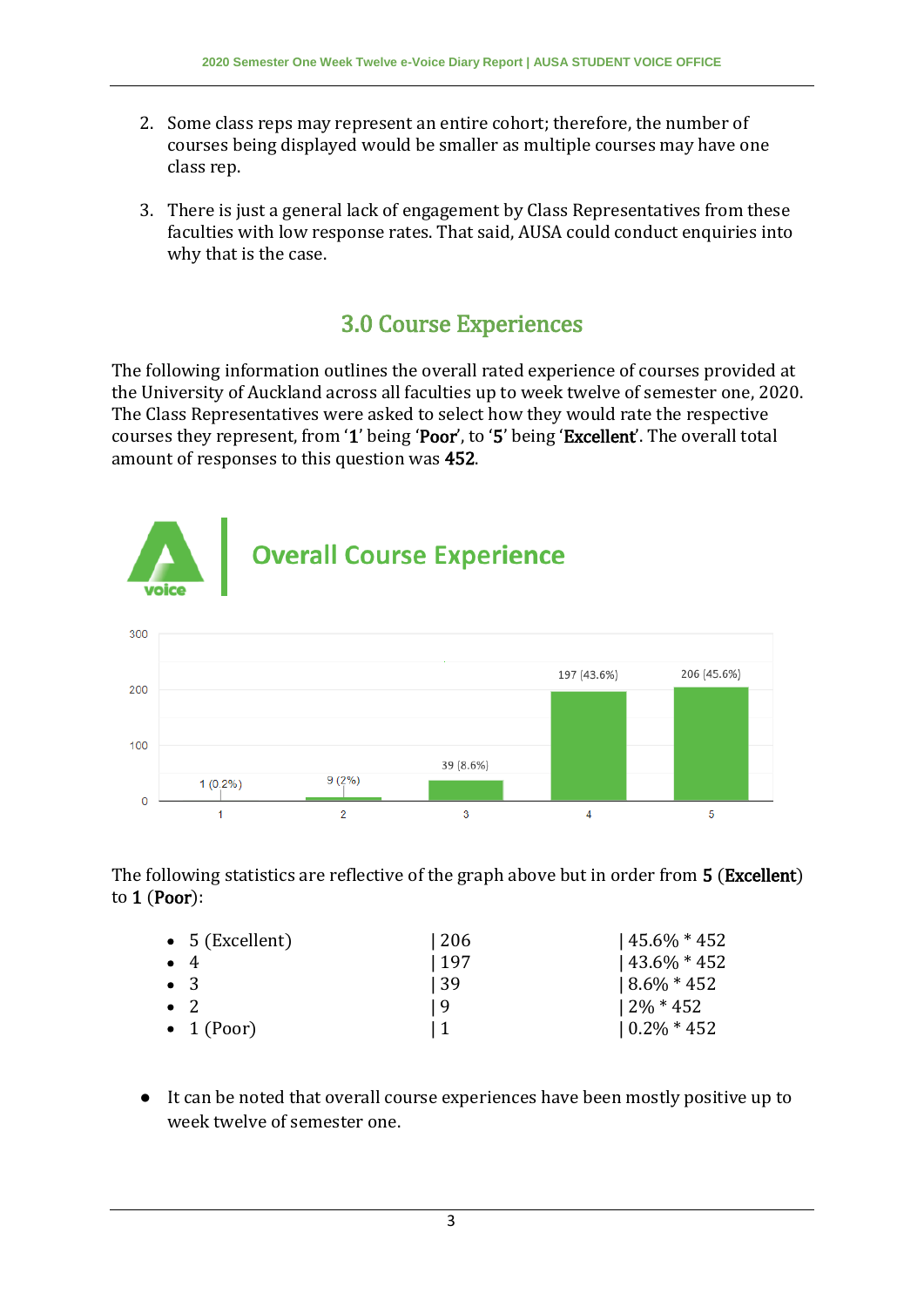● It should be noted that these responses may have limitations—for example, Class Representative's biases.

The following diagram displays what specific area of course experience related feedback students wished to cover. The total amount of responses to this question was 452.

#### 3.1 Outlining what Categories Class Representative 'Course Experience' Feedback Relate to



The following statistics are reflective of the graph above but in order from the highest level of respondents to the lowest.

| • Course Content & Structure  | 176 | 38.9% * 452     |
|-------------------------------|-----|-----------------|
| • No feedback                 | 157 | $134.7\% * 452$ |
| • Assessment                  | 138 | $130.5\% * 452$ |
| • Lecturer/Tutor              | 124 | $127.4\% * 452$ |
| • Student Academic Complaints | 74  | $16.4\% * 452$  |
| • Resources                   | 63  | $13.9\% * 452$  |
| • General Facilities Concerns | 36  | $8\% * 452$     |

● The data above outlines that 'Course Content & Structure' is the number one key area of course experience feedback received by Student Voice from Class Representatives.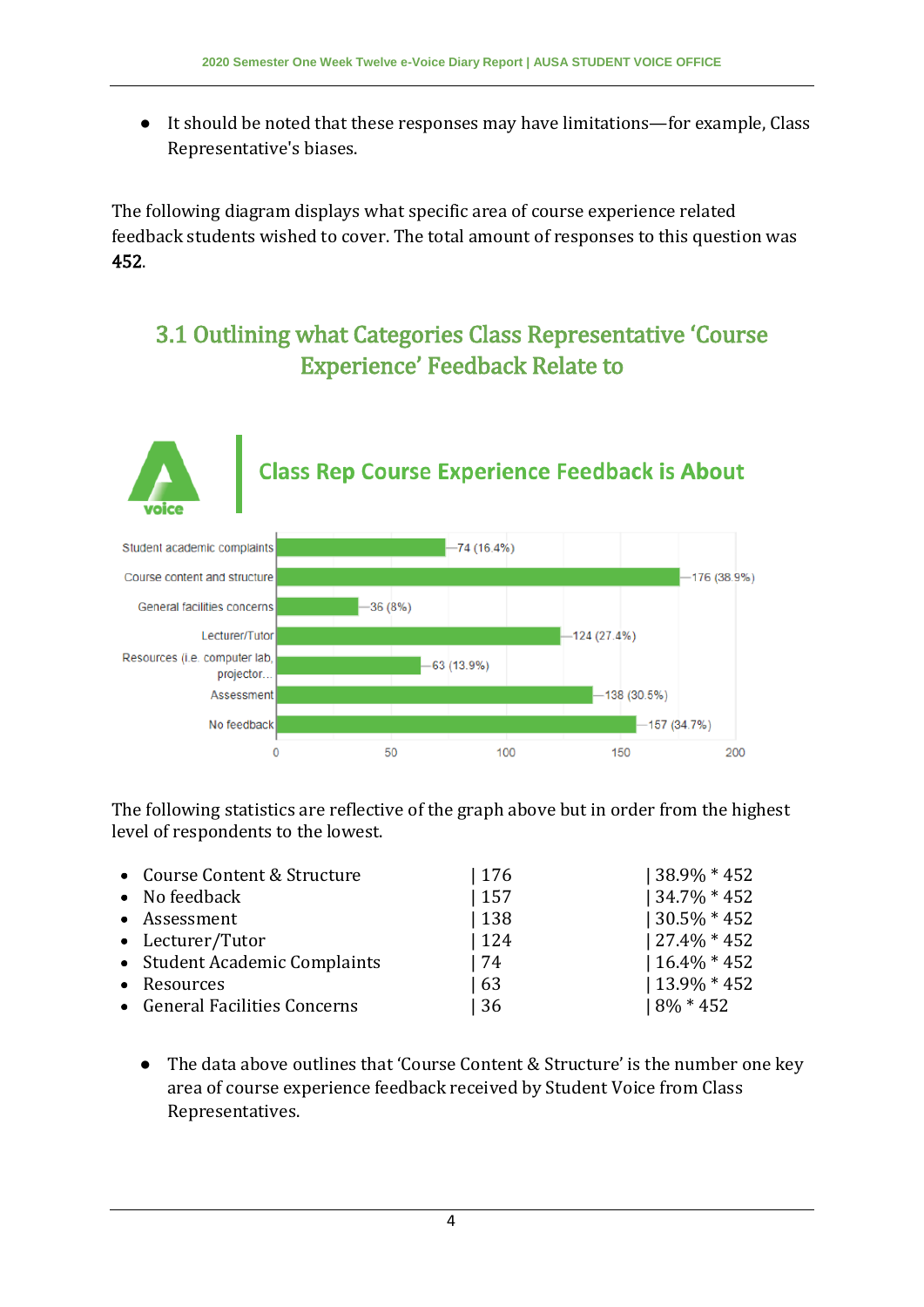- The other two following areas of course experience feedback are in relation to, 'no feedback' and 'assessment'.
- The lowest area of course experience feedback relates to 'general facilities' concerns; which is similar to week four's and eight's e-voice diary results.

#### 4.0 Expressed Views Regarding Course Experiences Categories

The following section seeks to outline the specific areas of feedback provided under each 'Course Experience' category that was outlined in the previous section, 3.1.

It should be noted that some sections were noticeably intertwined when it came to analysing responses made. Therefore, some sections will share one subheading with others. Each subheading will outline what the standard feedback information was, as well as present individual quotes directly from class representatives.

The total amount of responses generated in this section was in total, 452.

#### 4.1 Course Content & Structure / Lecturers & Tutors / Student Academic Complaints

- For the most part, students have provided positive feedback regarding their academic staff, leading up to final assessments. (Positive info about academic stuff)
	- $\circ$  "The course lecturer and its tutors have been at help all this time. Students have had positive feedback it has gone very well looking at the constraint caused due to the epidemic."
	- $\circ$  "The course has been very informative and has lived up to the description. Even though there has been constraint, the teaching team have been very approachable and answer our questions duly."
	- o "I will begin with some comments from our survey; one student said that our lecturer was "an incredible professor" who "managed the transition to online [teaching] well and went "out of her way to share kindness with students.""
	- o "The general feeling around the students is appreciation for all of the work lectures has implemented into the course and a little bit of anxiety towards the upcoming final assessment."
	- o "I really think that the small acts of warmth and kindness become so much more important when we are isolated, so the little supportive things were appreciated."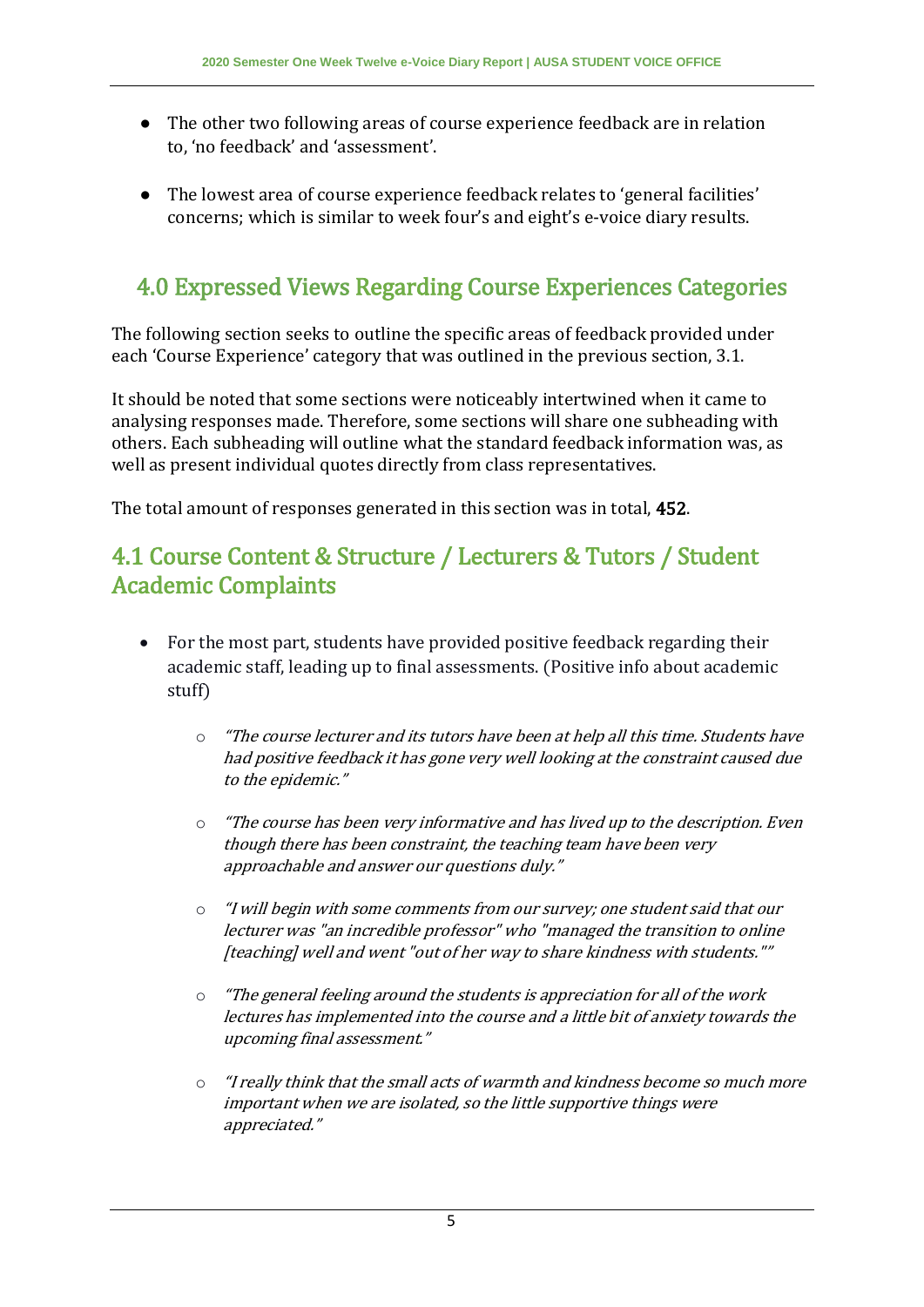- Students have expressed positive feedback with the structure of online learning opportunities.
	- o "Students have expressed that having live weekly tutorials on Zoom have aided them in staying on track with the course and course material."
	- o "The short lectures recordings are very helpful because they allow us to time to absorb the content and I like how it is separated by the sub-topics. The examples they provide on how to apply the content is very helpful in assisting/enhancing our learning."
	- "I have received positive feedback on the take-home test structure they think there was a sufficiently broad range of questions and they really enjoyed the opportunity to write in a less formal, journalistic style - "creative freedom" as one student put it."
	- o "The feedback has felt that the tests have been very fair and useful and have not been too much with everything else going on."
	- $\circ$  "There has been significantly more positive feedback in the last few weeks. The amount of content has gone down and the lack of exam has taken off a lot of pressure for students."

#### 4.2 Assessments

- Students have just continued to express concern regarding overall content loads received during the lockdown.
	- $\circ$  "The course was too overwhelming and the coursework is too overloaded by doing extra work that's not useful."
	- o "By having tonnes of assignments overloaded at the end of this semester, students have requested a few extensions to the reasonable date with approval. Although it was difficult to work at home without some software programme supports on the university computers, alternatives have been suggested by the lecturers and tutors to assist with assignment completion."
	- o "I have not managed to make the time to involve myself in the other nonassessed course work, and I suspect for students looking to prioritise their time, this will generally be the case. I would not choose for the class to be organized in this way."
	- o "The whole paper focuses too much on students' own critical thinking and individual learning, quite different from traditional learning. It is very hard for students to understand and to get a decent grade for this paper, especially through remote learning."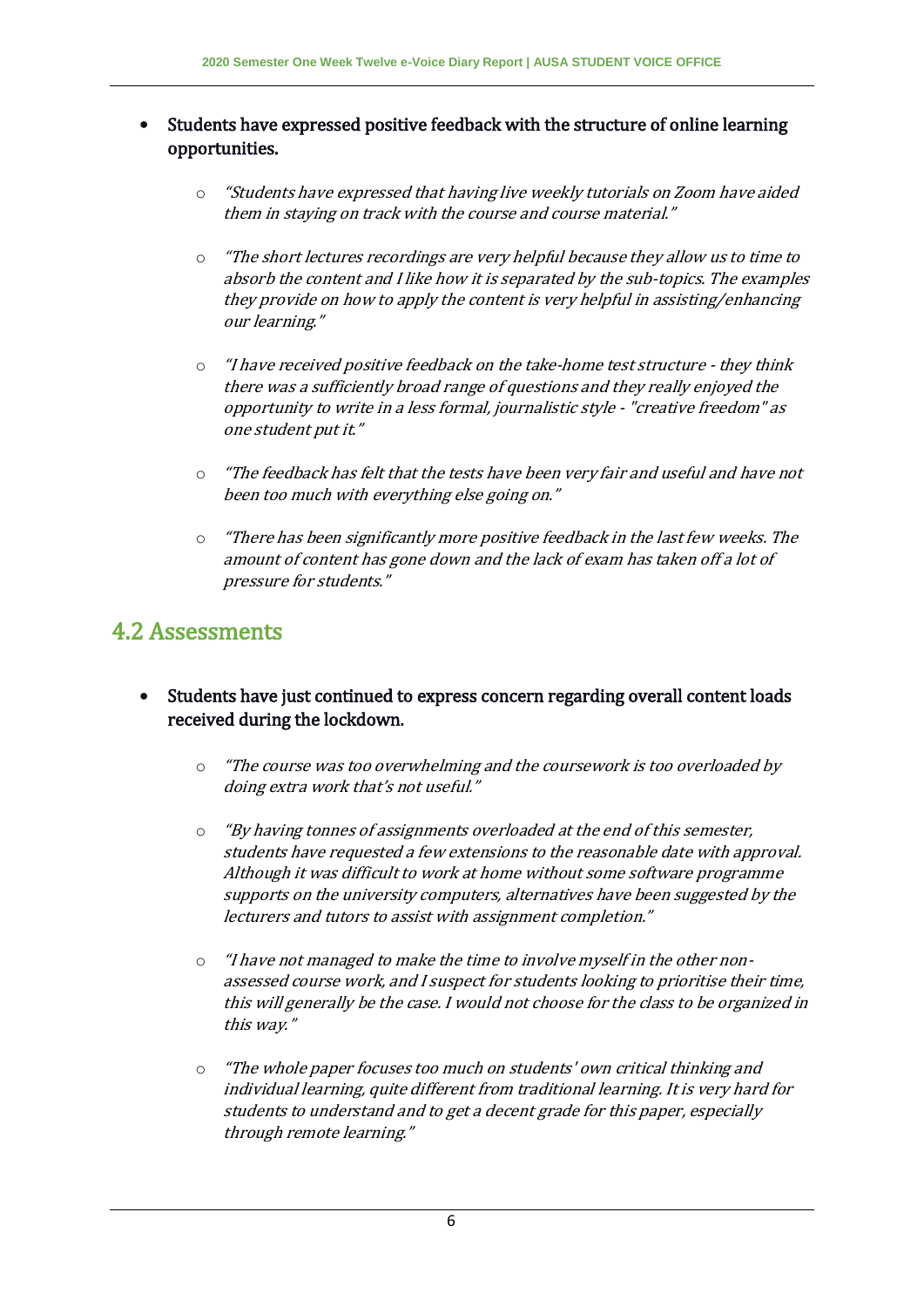### 4.3 Resources / General Facilities Concerns

 No common responses to report one. All concerns were mostly individualistic and subjective to respective courses.

# 5.0 Key Takeaways

This report has outlined the general information Class Representatives of the University of Auckland have provided regarding how the semester one of 2020 has been up until week twelve of the university calendar.

The following listed notes are some key takeaways from this report.

- Students have been mostly satisfied with the university's response to the lockdown situation posed by COVID-19, for semester one.
- Students have been mostly pleased with academic staffs' responses to remote learning, catering well for their students to the best of their abilities.
- Students would appreciate for the university to reflect upon the lessons learnt from remote learning, especially considering the possibilities posed by positive outcomes from the remote learning experience.
- Students have continued to request for the university to be considerate of workloads handed out to students during the semester.

#### 6.0 Commendations

As mentioned earlier, for the most part, many Class Representatives and other students have expressed their gratitude and encouragement towards the university, academic staff, and AUSA so far for semester one of 2020.

- "Thank you AUSA. I had the most interesting experience being a class rep in such a weird and stressful time, but it was very rewarding role and I was touched by all the hard work you put in to hear our voices."
- "Feel well looked after and confident in my studies. Thanks!"
- "Overall, it has been an incredible semester and my class are so grateful to the faculty for facilitating such uplifting classes during these trying times. Thank you."
- "I wish to thank the lecturer and the tutor for their organization and communication in this uncertain time."